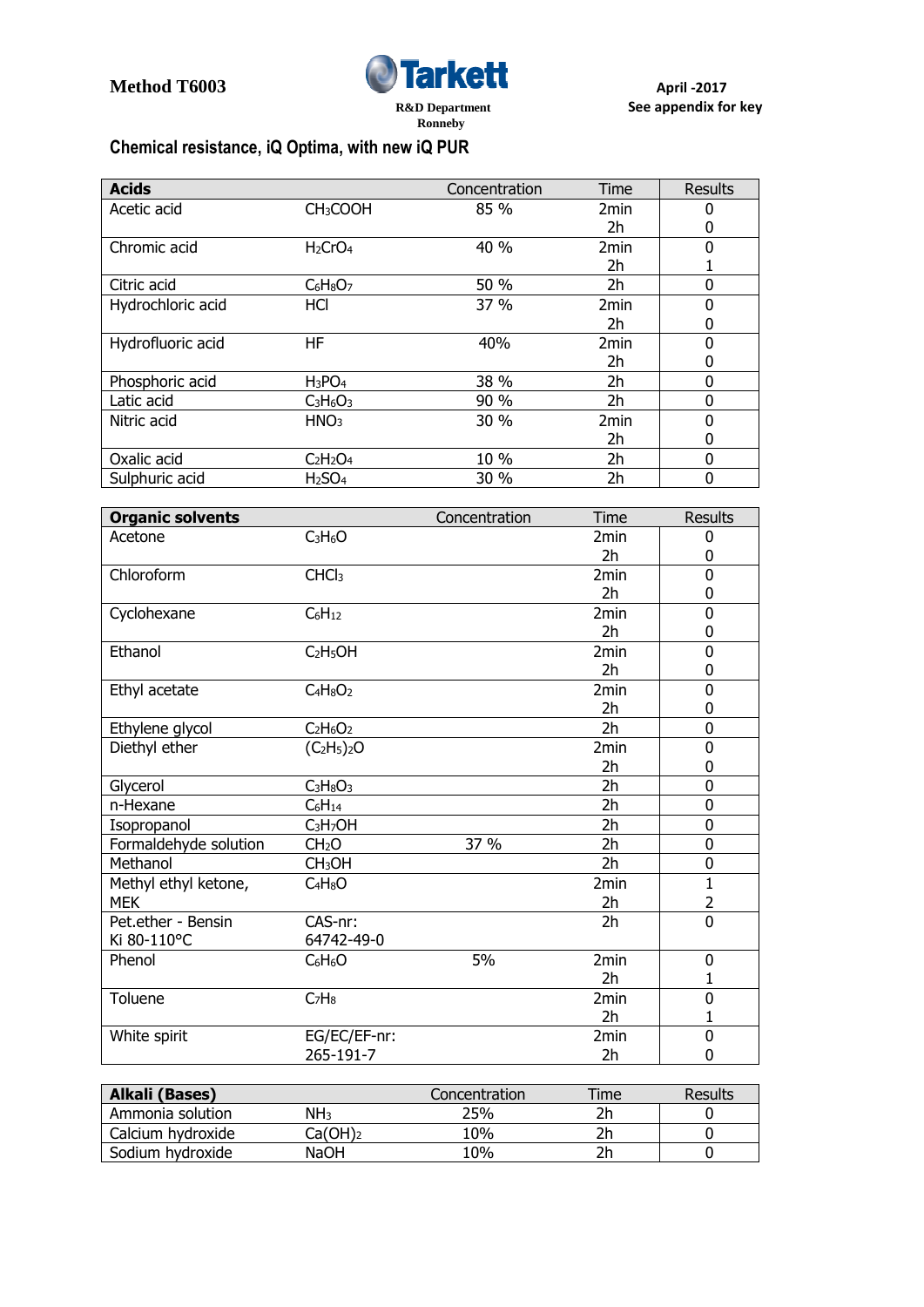

| <b>Salt solutions</b> |                                 | Concentration | Time | <b>Results</b> |
|-----------------------|---------------------------------|---------------|------|----------------|
| Ammonium carbonate    | $(NH4)2CO3$                     | 10%           | 2h   | 0              |
| Ammonium iron (III)   | $NH_4Fe(SO_4)_2$                | 10%           | 2h   | 0              |
| sulphate              |                                 |               |      |                |
| Calcium Chloride      | CaCl <sub>2</sub>               | Satturated    | 2h   | 0              |
| Copper (II) sulphate  | CuSO <sub>4</sub>               | 10%           | 2h   | 0              |
| Ferrous (II) chloride | FeCl <sub>2</sub>               | 10%           | 2h   | 0              |
| Potassium iodide      | ΚI                              | 10%           | 2h   | 0              |
| Potassium oxalate     | K <sub>2</sub> O <sub>4</sub>   | 10%           | 2h   | 0              |
| Potassium             | KMnO <sub>4</sub>               | 5% in $H_2O$  | 2min | 0              |
| permanganate          |                                 |               | 2h   | 3              |
| Silver nitrate        | AqNO <sub>3</sub>               | 2%            | 2h   | 0              |
| Sodium carbonate      | Na <sub>2</sub> CO <sub>3</sub> | 20%           | 2h   | 0              |
| Sodium hypochlorite   | <b>NaOCI</b>                    | 12%           | 2h   | 0              |
| Sodium thiosulphate   | $Na2S2O3$                       | 10%           | 2h   | 0              |

| <b>Medical chemicals</b> |    | Concentration   | Time             | Results |
|--------------------------|----|-----------------|------------------|---------|
| Aniline blue             |    | 2,5% in ethanol | 2h               |         |
| Betadine skin cleanser   |    | 75 mg/ml        | 2h               |         |
| Bromcresol green         |    | 0.4%            | 2h               |         |
| Eosin                    |    | 1 % in ethanol  | 2 <sub>min</sub> |         |
|                          |    |                 | 2h               |         |
| Hibitane                 |    | 0,5%            | 2h               |         |
| Iodine                   | Iэ | 1% in ethanol   | 2 <sub>min</sub> |         |
|                          |    |                 | 2h               |         |

| Disinfectants/cleaning   |                   | Concentration | Time           | <b>Results</b> |
|--------------------------|-------------------|---------------|----------------|----------------|
| compounds<br>Buraton 10F | Schülke           | 10 %          | 2h             | 0              |
|                          | &Mayr             |               |                |                |
| Citrosteril              | Fresenius         | Conc.         | 2h             | 0              |
| Decon-Spore 200 Plus     | <b>Veltek</b>     | 5 %           | 2h             | 0              |
|                          | Associates, Inc   |               |                |                |
| <b>Dialox</b>            | Gambro            | Conc.         | 2h             | 0              |
| Gevisol                  | Schülke           | 5 %           | 2 <sub>h</sub> | 0              |
|                          | &Mayr             |               |                |                |
| Incidur                  | Henkel            | 3 %           | 2h             | 0              |
| Lycetol AF               | Schülke           | 5 %           | 2h             | 0              |
|                          | &Mayr             |               |                |                |
| Melsept                  | <b>B</b> Braun    | 5 %           | 2 <sub>h</sub> | 0              |
| Perform                  | Schülke           | 2,5%          | 2h             | 0              |
|                          | &Mayr             |               |                |                |
| Sekumatic                | Henkel            | 5 %           | 2 <sub>h</sub> | 0              |
| Sekusept Plus            | Henkel            | 5 %           | 2h             | 0              |
| Terralin N               | Schülke           | 10 %          | 2h             | 0              |
|                          | &Mayr             |               |                |                |
| <b>Tiutol KF</b>         | B. Braun          | 10 %          | 2h             | 0              |
| Virkon S                 | Sterisol AB       | 2,5 %         | 2h             | 0              |
| <b>Incidin Plus</b>      | Ecolab            | 5 %           | 2h             | 0              |
| Incidin Extra N          | Ecolab            | 5 %           | 2h             | 0              |
| Mikrobac forte           | <b>BODE Chemi</b> | 5 %           | 2 <sub>h</sub> | 0              |
| Hexaguart plus           | <b>B.</b> Braun   | 2,5 %         | 2h             | 0              |